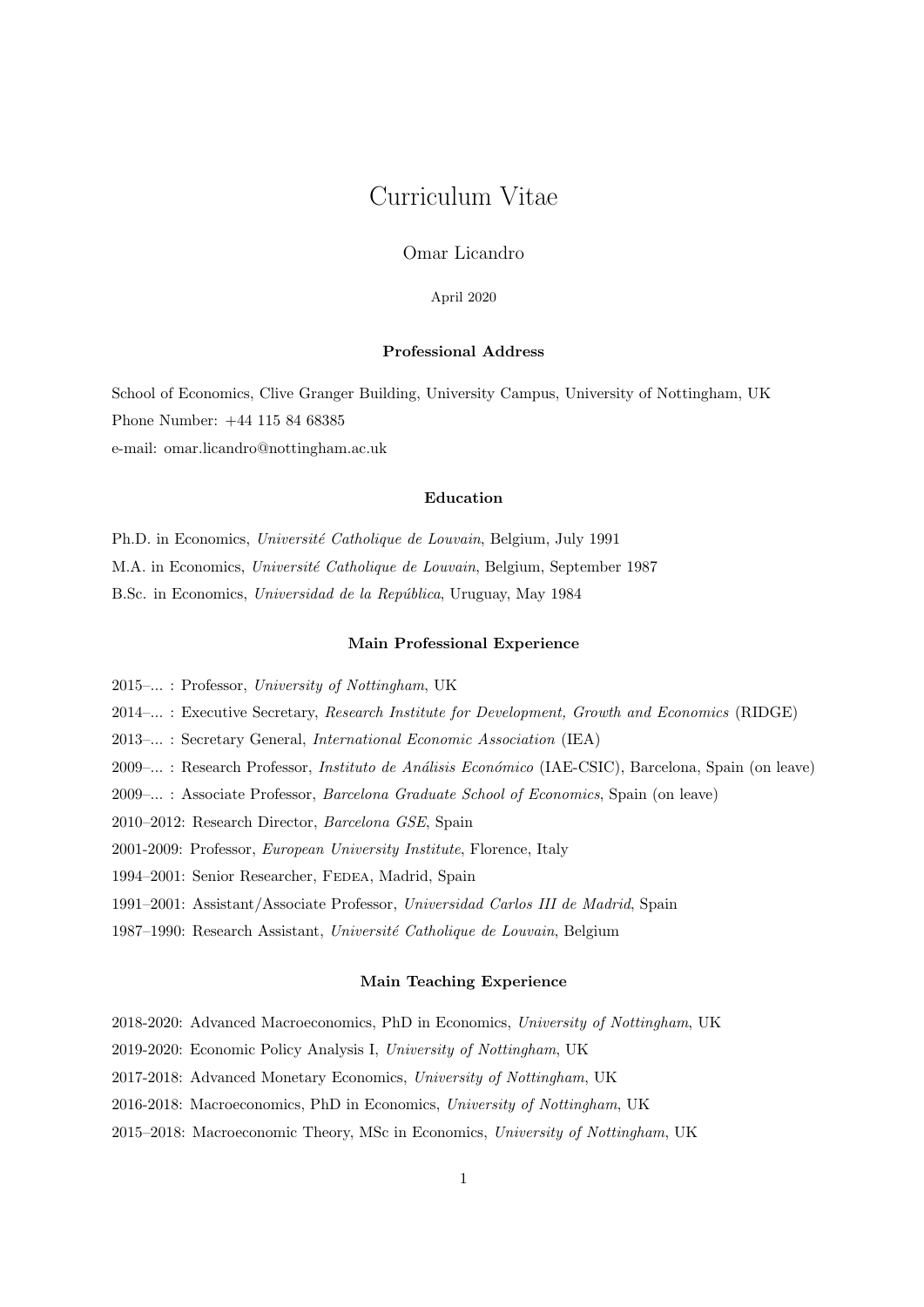2009–2015: Economic Growth, PhD Program, IDEA, Barcelona

2013–2015: Advanced Macro, Master in Macro Policy and Financial Markets, Barcelona GSE

2014: Macroeconomics I, Master in Economics and Finance, CEMFI, Madrid

2013: Macroeconomics II, Master in Economics and Finance, CEMFI, Madrid

2011: Technical Change and Growth, Master in Economics of Science and Innovation, Barcelona GSE

2010 and 2013: Economic Growth and Development, Master in Economics, Barcelona GSE

2001-2009: Macroeconomics, PhD Program, European University Institute (EUI), Italy

2006-2009: Growth Theory, PhD Program, EUI, Italy

2001-2005: Technological Progress and Economic Growth, PhD Program, EUI, Italy

1992–2001: Macroeconomics, PhD Program, Universidad Carlos III de Madrid, Spain

1995: Macroeconomics, PhD Program, Universidad Autónoma de Barcelona, Spain

1994: Macroeconomics, PhD Program, Universidade Nova de Lisboa, Portugal

1993–1994: Labor Economics, Master on Education and Labor Economics, U. Carlos III, Spain

1991–1998: Undergraduate courses on Microeconomics, Macroeconomics I, II, III and IV and Labor Economics, Universidad Carlos III de Madrid, Spain

#### Published Articles

- 1. "Trade, Firm Selection and Innovation: The Competition Chanel," Economic Journal, 128, 189- 229, 2018. Coauthor: G. Impullitti.
- 2. "The Longevity of Famous People from Hammurabi to Einstein," Journal of Economic Growth, 20, 263-303, 2015. Co-author: D. de la Croix.
- 3. "Endogenous Growth and Wave-Like Business Fluctuation," Journal of Economic Theory, 154, 68-111, 2014. Coauthors: M. Bambi and F. Gozzi.
- 4. "The Child is Father of the Man: Implications for the Demographic Transition," Economic Journal, 123(567), 236-261, 2013. Coauthor: D. de la Croix.
- 5. "Trade Liberalization, Competition and Growth," The B.E. Journal of Macroeconomics, 11(1), 2011. Coauthor: A. Navas-Ruiz.
- 6. "The Short-Run Dynamics of Optimal Growth Models with Delays." Annales d'Economie et de Statistique, 90, 127-143, 2008. Coauthors: F. Collard and L. Puch.
- 7. "A Vintage Model of Trade in Secondhand Markets and the Lifetime of Durable Goods," Mathematical Population Studies, 15(4), 1547-724, 2008. Coauthors: L.A. Puch and A.R. Sampayo.
- 8. "An Evolutionary Theory of Inflation Inertia." The Journal of the European Economic Association, 5, 433-443, 2007. Coauthors: A. Anagnostopoulos, I. Bove and K. Schlag.
- 9. "On the Use of Substitutability as a Measure of Competition." The B.E. Journal of Macroeconomics, 6(1), 2006. Coauthor: W. Koeninger.
- 10. "The Effects of Replacement Schemes on Car Sales: The Spanish Case." Investigaciones Económicas, 30(2), 239-282, 2006. Coauthor: A. R. Sampayo.
- 11. "The Under-Estimated Virtues of the Two-sector AK Model." The B.E. Journal of Macroeconomics, 5(1), 2005. Coauthor: G. J. Felbermayr.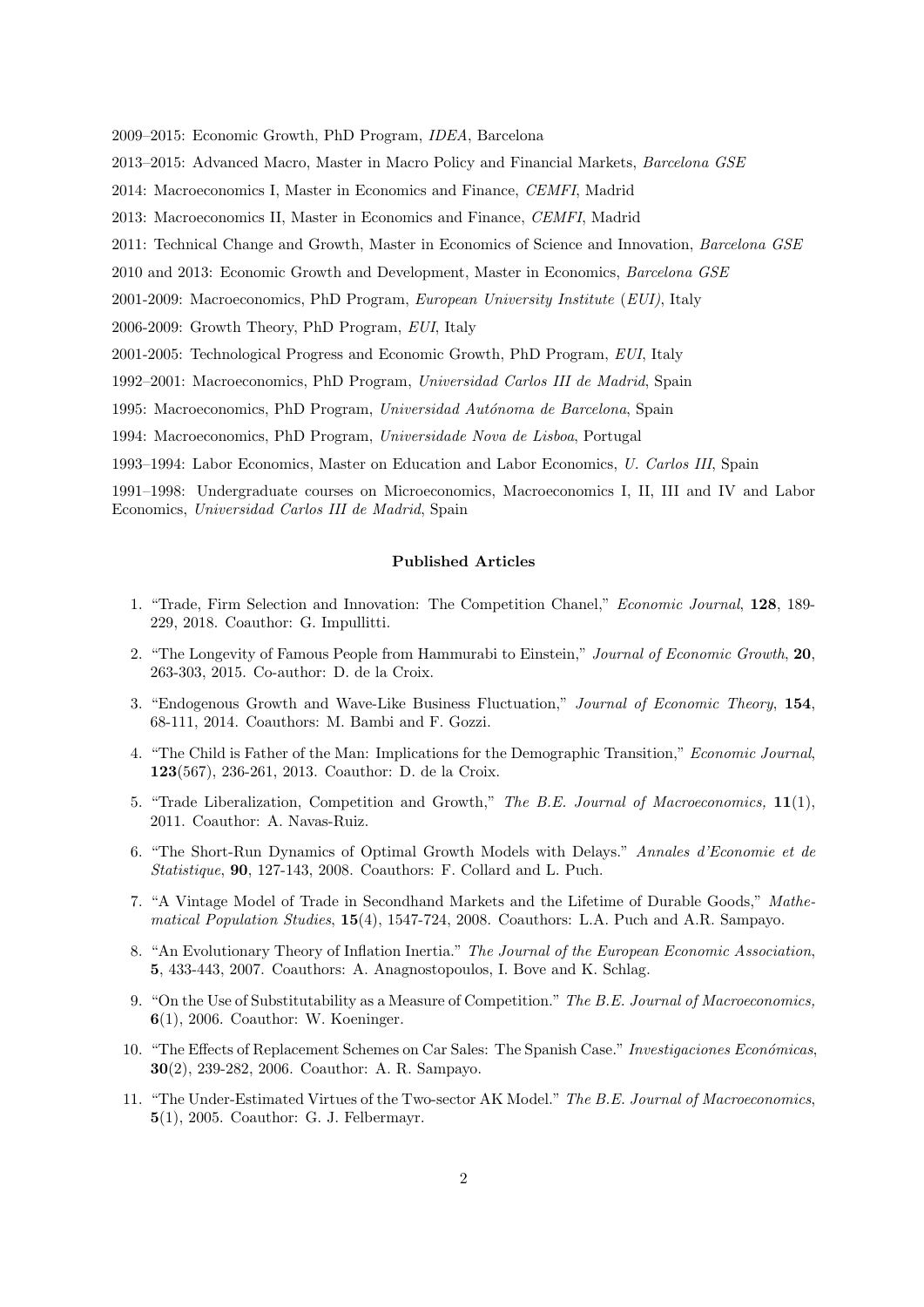- 12. "From Uncertainty to Macroeconomics and Back: An Interview with Jacques Drèze." Macreoconomic Dynamics,  $9(3)$ , 2005. Joint with Pierre Dehez.
- 13. "Obsolescence and Modernization in the Growth Process." Journal of Development Economics, 77, 153-171, 2005. Coauthors: R. Boucekkine and F. del Río.
- 14. "Vintage Capital and the Dynamics of the AK Model." Journal of Economic Theory, 120(1), 39-72, 2005. Coauthors: R. Boucekkine, L. A. Puch and F. del Río.
- 15. "Modelling Vintage Structures with DDEs: Principles and Applications." Mathematical Population Studies, 11(3/4), 151-179, 2004. Coauthors: R. Boucekkine and D. de la Croix.
- 16. "Early Mortality Declines at the Dawn of Modern Growth." Scandinavian Journal of Economics, 105(3), 401-418, 2003. Coauthors: R. Boucekkine and D. de la Croix.
- 17. "Embodied Technological Change, Learning-by-Doing and the Productivity Slowdown." Scandina*vian Journal of Economics,*  $105(1)$ ,  $87-98$ ,  $2003$ . Coauthors: R. Boucekkine and F. del Rio.
- 18. "The Measurement of Growth under Embodied Technical Change." Recherches Economics de Louvain, 68(1-2), 7-19, 2002. Coauthors: J. Ruiz-Castillo and J. Duran.
- 19. "Vintage Human Capital, Demographic Trends and Endogenous Growth." Journal of Economic Theory, 104(2), 340-375, 2002. Coauthors: R. Boucekkine and D. de la Croix.
- 20. "Optimal Growth under Endogenous Depreciation, Capital Utilization and Maintenance Costs", Investigaciones Económicas, 25(3), 543-559, 2001. Coauthors: L. Puch and J. R. Ruiz-Tamarit.
- 21. "Irreversibility, Uncertainty and Underemployment Equilibria", Spanish Economic Review, 2(3), 231-248, 2001. Coauthor: D. de la Croix.
- 22. "Numerical Solution by Iterative Methods of a Class of Vintage Capital Models", Journal of Economic Dynamics and Control, 25(5), 655-699, 2001. Coauthors: R. Boucekkine, M. Germain and A. Magnus.
- 23. "Capital Utilization, Maintenance Costs and the Business Cycle." Annales d'Economie et de Statistique, 58, 143-164, 2000. Coauthor: L. Puch.
- 24. "Endogenous vs Exogenously Driven Fluctuations in Vintage Capital Models", Journal of Economic Theory,  $88(1)$ , 161-187, 1999. Coauthors: R. Boucekkine and F. del Río.
- 25. "Life Expectancy and Endogenous Growth." Economic Letters, 65, 255-263, 1999. Coauthor: D. de la Croix.
- 26. "Firm Heterogeneity, Capacity Utilization and the Business Cycle." Review of Economic Dynamics, 2, 433-455, 1999. Coauthors: J-F. Fagnart and F. Portier.
- 27. "Creative Destruction, Investment Volatility, and the Average Age of Capital." Journal of Economic Growth, 3(4), 361-384, 1998. Coauthors: R. Boucekkine, M. Germain and A. Magnus.
- 28. "Differential-Difference Equations in Economics: On the Numerical Solution of Vintage Capital Growth Models." Journal of Economic Dynamics and Control, 21, 347-362, 1997. Coauthors: R. Boucekkine and C. Paul.
- 29. "Replacement Echoes in the Vintage Capital Growth Model." Journal of Economic Theory, 74(2), 333-348, 1997. Coauthors: R. Boucekkine and M. Germain.
- 30. "Capacity Utilization Dynamics and Market Power." Journal of Economic Dynamics and Control, 22(1), 123-140, 1997. Coauthors: J-F. Fagnart and H. Sneessens.
- 31. "Are There Any Special Features in the Spanish Business Cycle?" Investigaciones Económicas, 21(2), 361-394, 1997. Coauthor: L. Puch.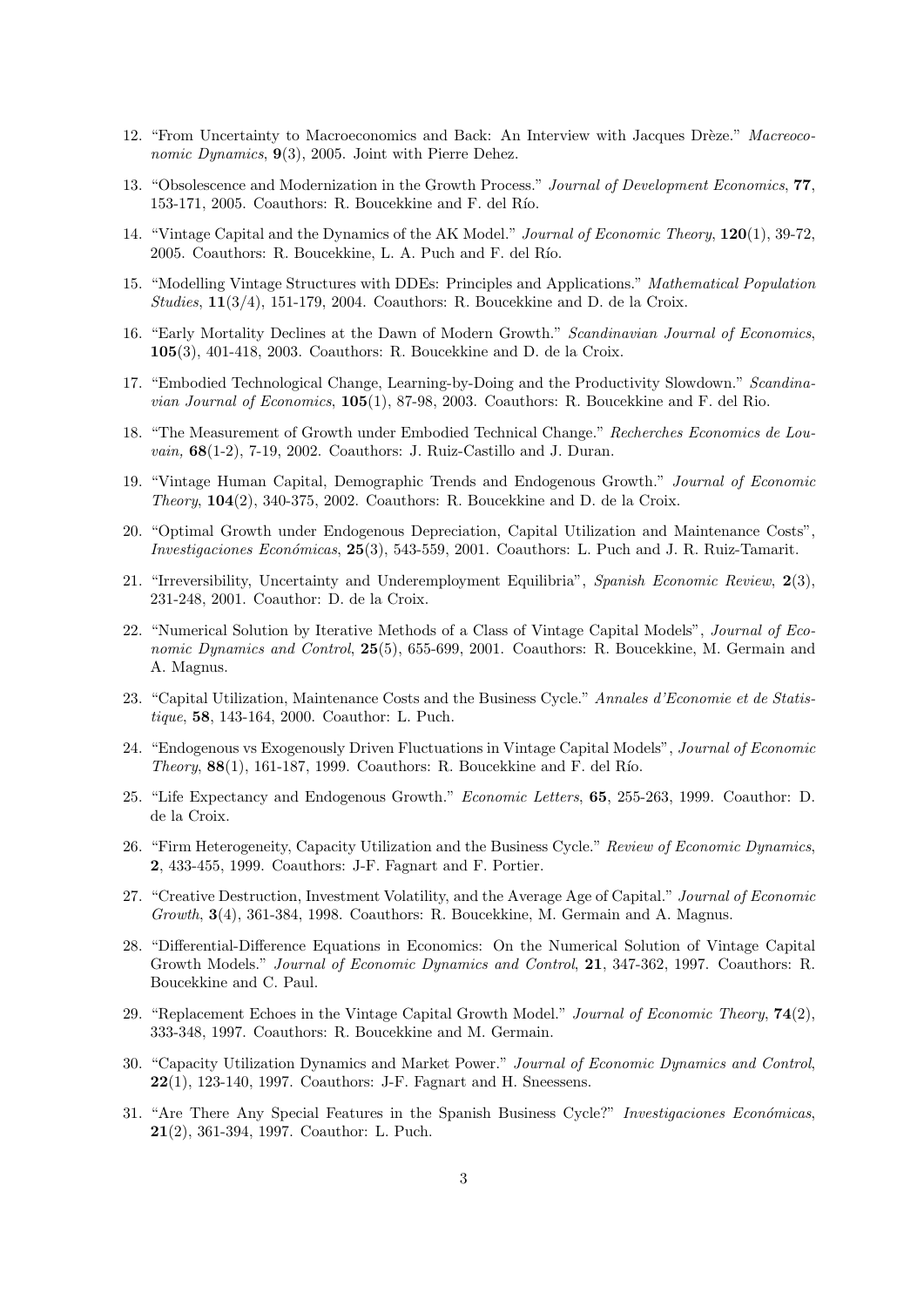- 32. "Underemployment, Irreversibilities and Growth under Trade Unionism." Scandinavian Journal of Economics, 97(3), 385-399, 1995. Coauthor: D. de la Croix.
- 33. "Demand Uncertainty and Unemployment in a Monopoly Union Model." In Dixon and Rankin, ed, The New Macroeconomics: Imperfect Competition and Policy Effectiveness. Cambridge University Press, 1995.
- 34. "A Non-Walrasian General Equilibrium Model with Monopolistic Competition and Wage Bargaining." Annales d'Economie et de Statistique, 37/38, 237-253, 1995.
- 35. "The q Theory of Investment under Unit Root." Cahiers Economiques de Bruxelles, 139, 329-339, 1993. Coauthor: D. de la Croix.
- 36. "Investment Dynamics and Capacity Utilization under Monopolistic Competition." Annales d'Economie et de Statistique, 27, 91-113, 1992.
- 37. "Q Investment Models, Factor Complementarity and Monopolistic Competition." Recherches Economiques de Louvain, 58, 51-73, 1992.
- 38. "Investment under Demand Uncertainty and Capacity Constraints: An empirical application to Belgium." Economie et Prevision, 104, 85-95, 1992. Coauthor: D. de la Croix.

# Published Articles (in Spanish or French)

- 1. "Crecimiento económico con progreso técnico incorporado," Revista de Economia ICE, 72, 61-84, 2006. Coauthors: L.A. Puch and J. Durán.
- 2. "Subsidios al desguace de bienes duraderos, heterogeneidad y ecos de reemplazo," Revista de Econo $mia \, ICE, 72, 155-176, 2006. \text{ Coauthor: R. Boucekkine and L.A. Puch.}$
- 3. "Crecimiento económico y generaciones de capital," Revista de Economia ICE, 72, 177-194, 2006. Coauthors: A.R. Sampayo.
- 4. "Picos de inversión y productividad del trabajo en los establecimientos industriales madrileños," Investigaciones Económicas,  $25(2)$ , 255-288, 2001. Coauthors: A. Goicolea and R. Maroto.
- 5. "El equilibrio financiero del sistema español de pensiones." Investigaciones Económicas, 23(1), 129-143, 1999. Coauthor: J. F. Jimeno.
- 6. "Inversion y progreso técnico en el sector industrial de la Comunidad de Madrid." Papeles de Economía Española, Economía de las Comunidades Autónomas, 212-224, 1999.
- 7. "Los efectos de los planes Renove y Prever sobre el reemplazo de turismos." Economía Industrial, 314, 129-140, 1997. Coauthor: A. R. Sampayo.
- 8. "Utilización del capital y ciclo económico español." Moneda y Crédito, 202, 241-278, 1996. Coauthors: L. Puch and R. Ruiz-Tamarit.
- 9. "L'impact des changements de conjoncture sur l'évaluation des actifs financiers." Annales d'Economie et de Statistique, 18, 91-111, 1990.

## Research Papers

1. "Switching-track after the Great Recession" CFCM 20/ , University of Nottingham, 2020. Coauthor: F. Vinci.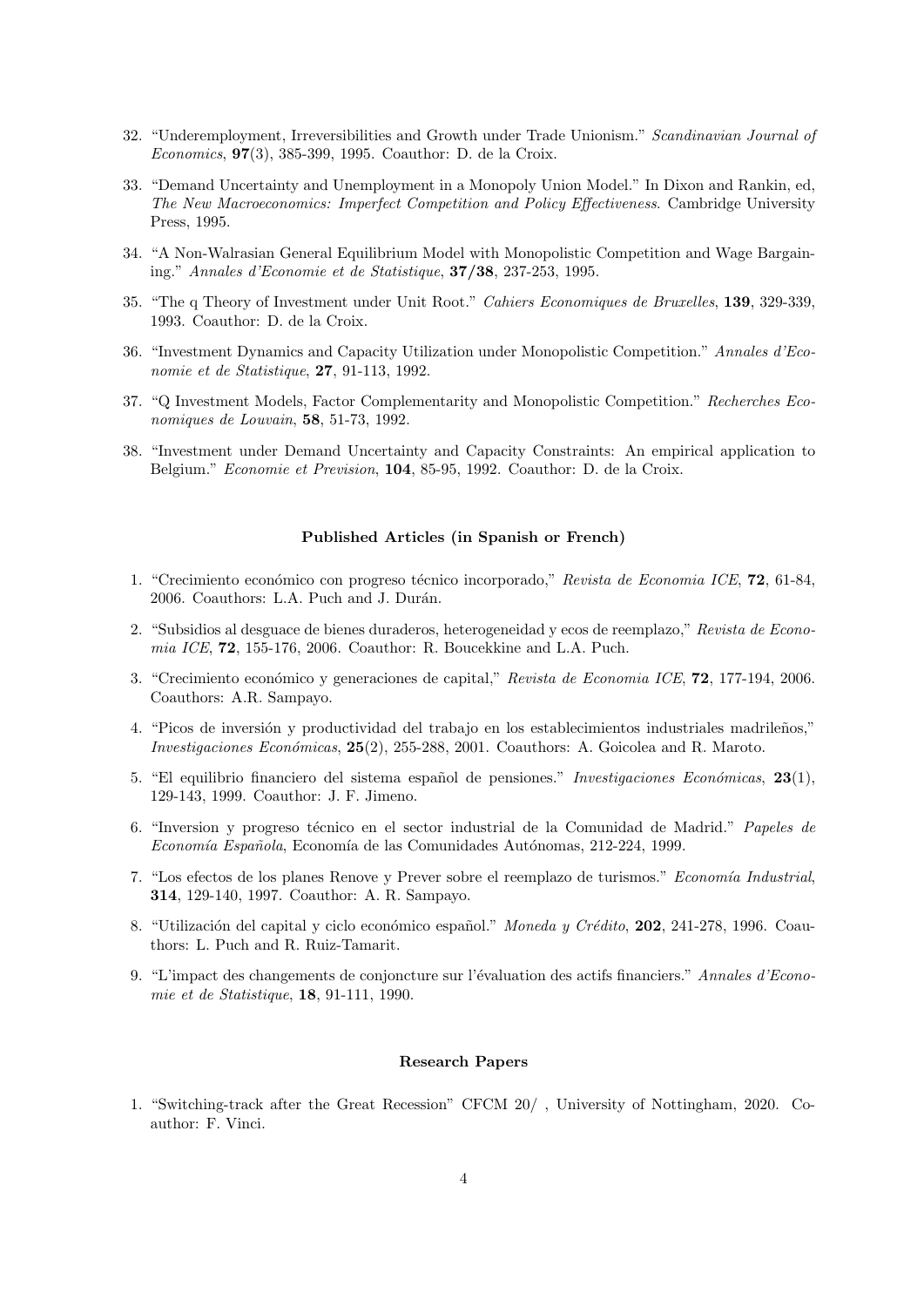- 2. "Technology, Market Structure and the Gains from Trade," CFCM 18/03, University of Nottingham, 2018. Co-author: G. Impullitti and P. Rendahl.
- 3. "Is the Output Growth Rate in NIPA a Welfare Measure?," CFCM 15/18, University of Nottingham, 2015. Co-author: J. Durán.
- 4. "Firm Dynamics in the Neoclassical Growth Model," CFCM 15/17, University of Nottingham, 2015.
- 5. "Firm Dynamics and the Importance of the Embodied Question," Barcelona GSE WP 397, 2009. Coauthor: A. Gabler.
- 6. "Is Discrete Time a Good Representation of Continuous Time?" WP 2006/28, European University Institute. Coauthor: Luis Puch.
- 7. "The Impact of Regional Integration on Economic Convergence and Growth." WP 2004/26, European University Institute.
- 8. "(In)determinacy and Time-to-Build." WP 2004/17, European University Institute. Coauthor: M. Bambi.
- 9. "Innovation, Machine Replacement and Productivity." DP5422, CEPR, 2007. Coauthor: L. Puch and R. Maroto.
- 10. "How Brand Names Affect the Price Setting of Carmakers Producing Twin Cars." WP 2004/01, European University Institute. Coauthors: N. Lado and F. Perez.
- 11. "Car Quality Improvements and Price Indices in Spain." DT 2001-18, FEDEA. Coauthors: M. Izquierdo and A. Maydeu, 2001.

## Open Research Projects

- 1. "Skill Obsolescence." Coauthors: M. Poschke
- 2. "The Dynamics of Firm Dynamics Models." Coauthors: F. Collard
- 3. "New and Old Welfare Effects of Trade."Coauthors: G. Impullitti ˙
- 4. "Firm Dynamics under Large Devaluations." Coauthors: C. Casacuberta
- 5. "Technical Efficiency and Product Value in Measuring Firm Level Productivity."Coauthors: Ali ˙ Saadatnia

## Other Publications

- 1. "Continuous versus Discrete Time Modeling in Growth and Business Cycle," in Continuous Time Modeling in the Behavioral and Related Sciences, 2018. Cauthors: L.A. Puch and J. Ruiz.
- 2. "Vintage Capital Growth Theory: Three Breakthroughs," in Frontiers in Economics and Globalization, 2011. Coauthor: R. Boucekkine and D. de la Croix.
- 3. "Vintage Capital." The New Palgrave Dictionary of Economics, 2009. Coauthors: R. Boucekkine and D. de la Croix.
- 4. "Economic Integration and Political Structure," III Annual LA Conference of ELSNIT, 2005. Coauthor: J. Ventura.
- 5. "Evaluación de los efectos del Plan Prever a partir de un modelo de simulación de reemplazos del parque espa˜nol de autom´oviles." DT 2000-04, FEDEA. Coauthor: A. R. Sampayo, 2000.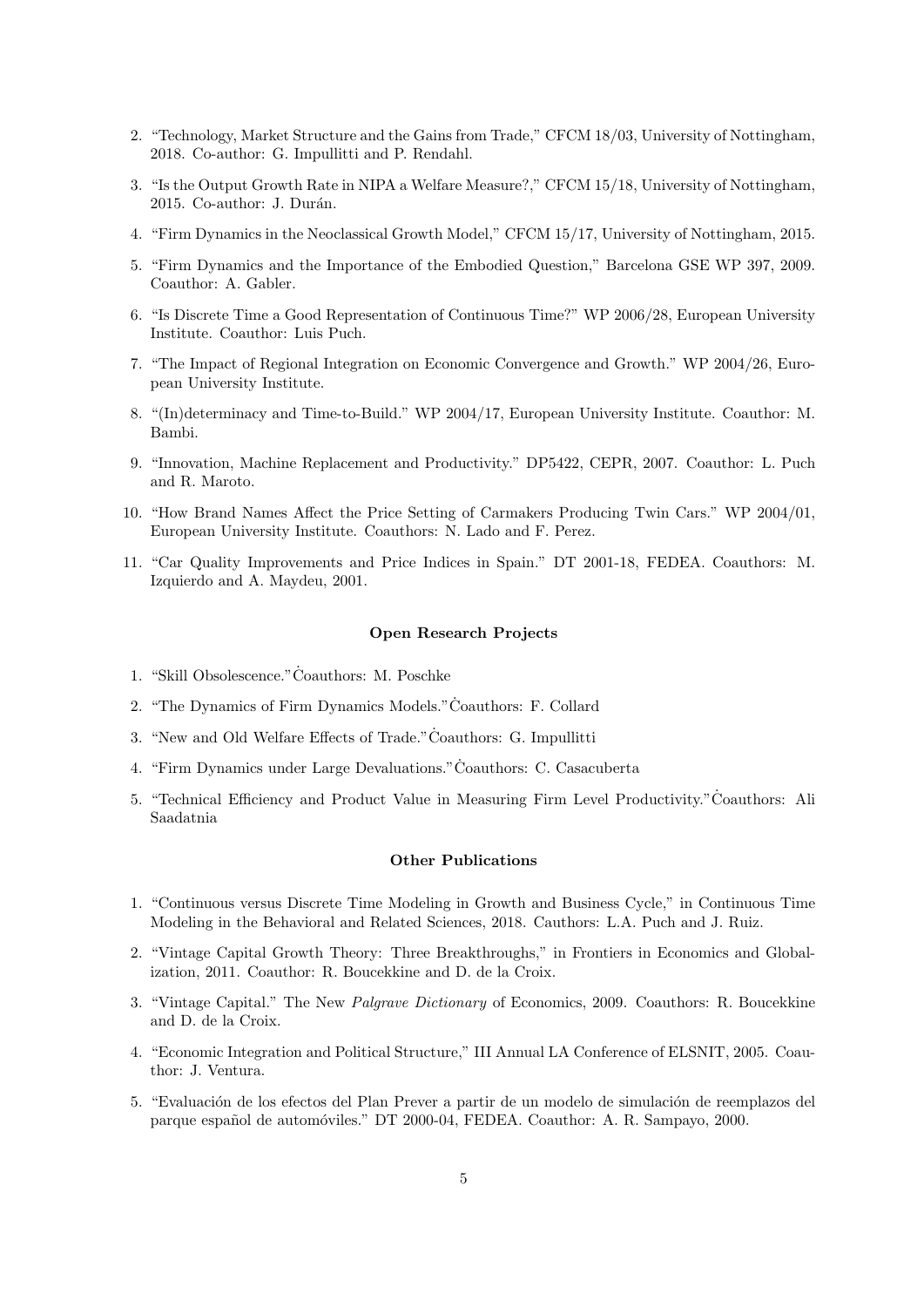- 6. "The Importance of the Embodied Question Revisited." DT 99-13, FEDEA. Coauthors: R. Boucekkine and F. del Río, 1999.
- 7. Las fuentes del progreso técnico: el caso de la industria en la Comunidad de Madrid. Instituto de Estadística, Comunidad de Madrid. Coauthor: A. Goicolea, 1998.
- 8. "Employment Segmentation, Labour Mobility and Mismatch: Spain, 1987-1993." DT 98-04, FEDEA. Coauthors: S. Castillo and J.F. Jimeno, 1998.
- 9. "Replacement Echoes in Durable Goods Purchases." DT 97-15, FEDEA. Coauthor: R. Boucekkine, 1997.
- 10. "La demanda de automóviles en España: Un análisis de la evolución y variabilidad de las tasas de reemplazo." DT 97-12, FEDEA. Coauthor: A. R. Sampayo, 1997.
- 11. Investment and the Stock Market in Quantity Rationing Models, Ph.D.Thesis, Université Catholique de Louvain, 1990.
- 12. "Uncertainty and Tobin's q in a Monopolistic Competition Framework." WP 9003, Département des Sciences Economiques, Université Catholique de Louvain, 1990.
- 13. "Le modèle de portefeuille dans le cadre d'une économie en déséquilibre: Le cas d'anticipations exogènes de régimes futurs." WP 8902, Département des Sciences Economiques, Université Catholique de Louvain, 1989.
- 14. "Real Disequilibrium and Financial Equilibrium." WP 8915, Département des Sciences Economiques, Université Catholique de Louvain, 1989.

#### Other Professional Experiences

- 2018 ... : Member of the Expert Group on R&D Economic Modelling, DG for Research and Innovation, European Commission, Brussels
- 2013 ... : Director of the RIDGE Summer School
- 2013–2014: Vice Director of the *Instituto de Análisis Económico* (CSIC), Spain
- 2012–2017, Member of the Advisory Board of the Graduate Campus, University of Zurich
- 2005-2008: Member of the Council of the Spanish Economic Association
- 1994–2001: Organizer of the FEDEA's seminar
- 1995–1997: Chairman of the Standing Committee for Students Affairs, *European Economic Asso*ciation
- 1992-1994: Coordinator of the students exchange program ERASMUS, Universidad Carlos III de Madrid, Spain
- Past Associate Editor of Annales d'Economie et de Statistique, Investigaciones Económicas and the Spanish Economic Review
- Referee for American Economic Review, Annales d'Economie et de Statistique, BE Journals in Economics, Economica, Economic Inquiry, Economic Journal, Economic Letters, Economic Modelling, Economic Theory, European Economic Review, International Economic Review, Investigaciones Económicas, Journal of Development Economics, Journal of Economic Dynamics and Control, Journal of Economic Growth, Journal of Economics, Journal of Economic Theory, Journal of Empirical Finances, Journal of the European Economic Association, Journal of International Economics, Journal of Macroeconomics, Journal of Mathematical Economics, Journal of Political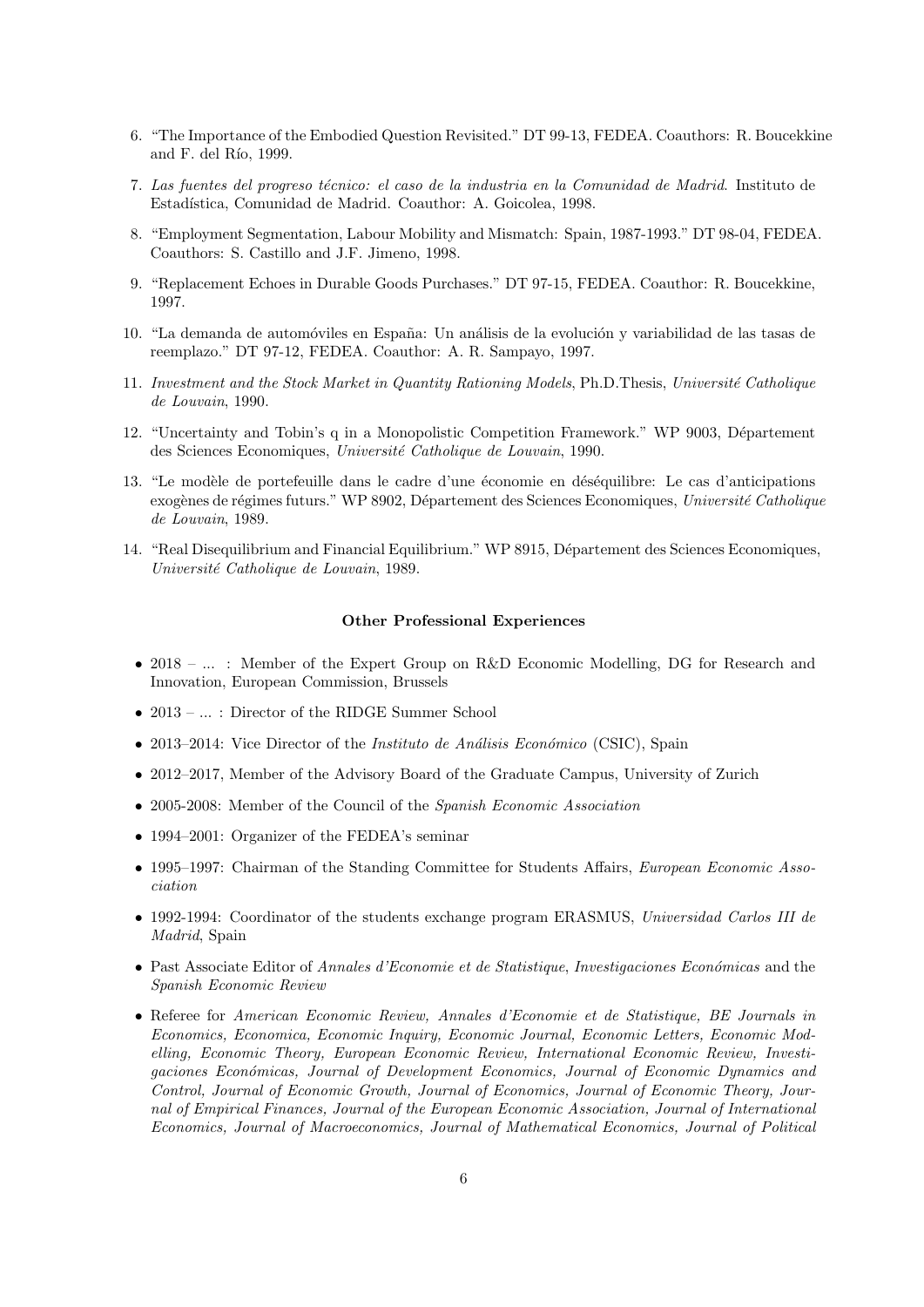Economy, Journal of Population Economics, Journal of Public Economics, Journal of Public Economic Theory, Macroeconomic Dynamics, Oxford Economic Papers, Recherches Economiques de Louvain, Review of Economic Dynamics, Review of Economic Studies, Revista de Economía Aplicada, Scandinavian Journal of Economics, Scottish Journal, Southern Economic Journal, Spanish Economic Review, among others

- Research Fellow
	- LACEA 25th Anniversary Associate
	- $-$  Asociación Española de Economía
	- CEPR
	- CESifo
	- REDg (Research on Economic Dynamics group), Spain
	- IRES, Universit´e Catholique de Louvain, Belgium
	- FEDEA
- Administrative duties at the University of Nottingham, UK
	- Co-director CFCM, 2018 ...
	- Co-director PhD Program, 2018 ...
	- Placement Officer, 2016–2018
- Administrative duties at the European University Institute, Italy
	- Director of Graduate Studies,  $2001 2003$  and  $2007 2008$
	- Admissions Officer, 2003 2005
	- Local coordinator of the European Doctoral Programme in Quantitative Economics, EDP, 2004 – 2006
	- Organizer of the Macro Workshop, 2001-2008, the Money Group, 2003-2004, the Informal Working Group in Macroeconomics, 2002-2006, the Reading Group on Trade and Firm Dynamics, 2007-2009
- Conference Organizer/Co-organizer
	- r 2020 RIDGE May and December Forum, Lima (Peru) and Montevideo (Uruguay), December 8-18, 2020
	- r 2019 RIDGE December Forum, Montevideo (Uruguay), December 9-19, 2109
	- 2019 RIDGE May Forum, Medellin (Colombia), May 20-24, 2019
	- r 2018 RIDGE December Forum, Montevideo (Uruguay) and Buenos Aires (Argentina), December 4-14, 2108
	- 2018 RIDGE May Forum, Montevideo (Uruguay), May 21-25, 2018
	- r 2017 RIDGE December Forum, Montevideo (Uruguay) and Buenos Aires (Argentina), December 4-19, 2107
	- 2017 RIDGE May Forum, Montevideo (Uruguay), May 22-26, 2107
	- World Congress International Economic Association (Mexico), June 19-23, 2017
	- r JRC-IEA Roundtable on "Macroeconomic Modelling for R&D and Innovation" European Commission (Brussels), March 17-18, 2017
	- r 2016 RIDGE December Forum, Montevideo (Uruguay), Buenos Aires (Argentina) and Rio (Brazil), December 6-20, 2106
	- 2016 RIDGE May Forum, Montevideo (Uruguay), May 23-27, 2106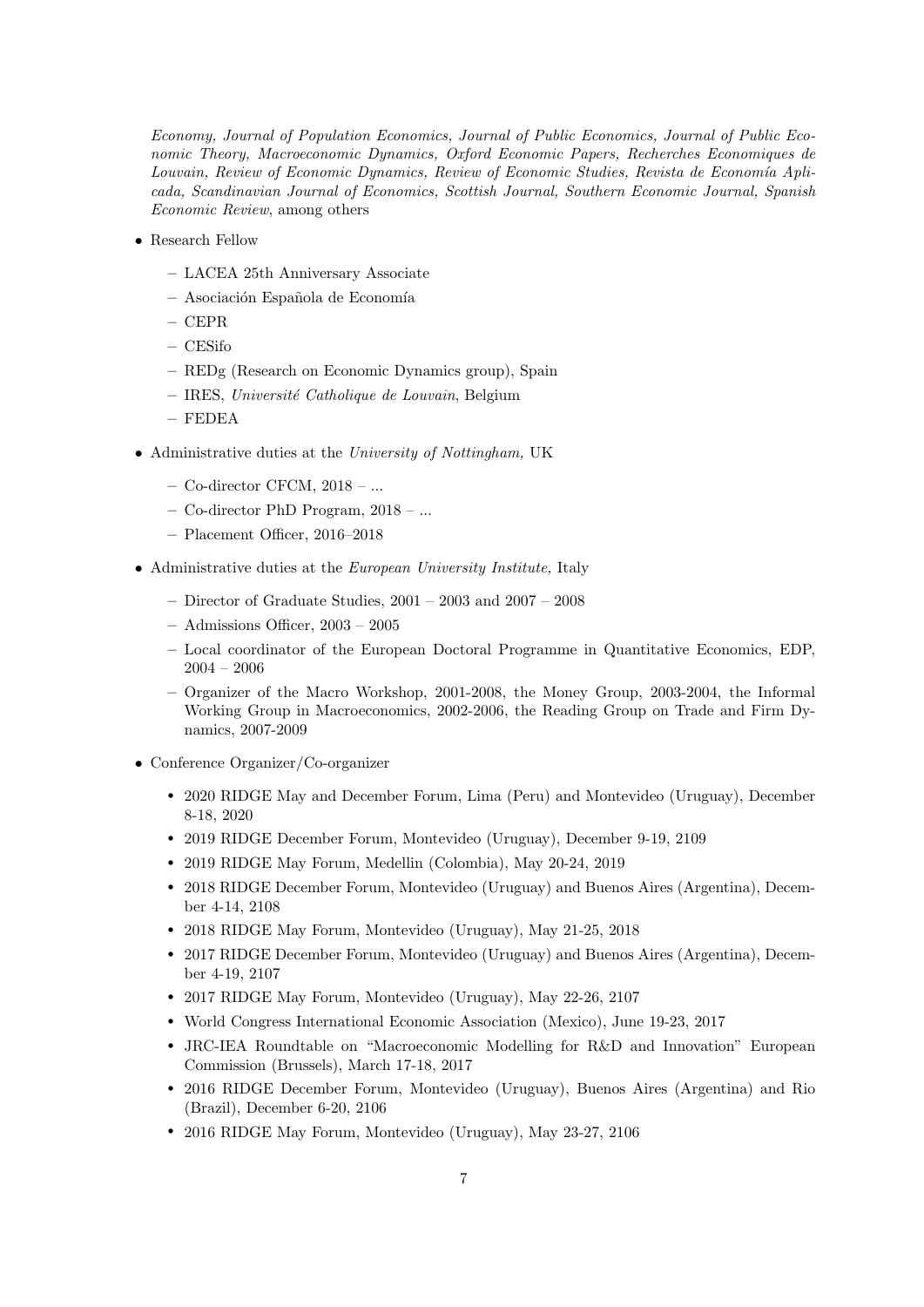- r 2015 RIDGE December Forum, Montevideo (Uruguay) and Buenos Aires (Argentina), December 15-19, 2015
- r IEA-RIDGE Roundtable on "Economic Development and Growth 100 years after Arthur Lewis Birth" Santa Cruz (Bolivia), October 14, 2015
- r X REDg Dynamic General Equilibrium Macroeconomics Workshop, Barcelona, October 9-10, 2015
- r Workshop on "Labor Markets in the Macroeconomy: A Tribute to Henri Sneessens." Member of the Scientific Committee. Universit´e catholique de Louvain, Belgium, May 18, 2015
- 2015 RIDGE March Forum, Montevideo (Uruguay), March 23-27, 2105
- 2014 RIDGE December Forum, Montevideo (Uruguay), December 8-12, 2104
- 17th World Congress of the International Economic Association, Jordan, June 6-10, 2014
- r IEA-BCU Roundtable on "Capital Flows, Capital Controls and Monetary Policy," Banco Central del Uruguay, December 7-8, 2013
- r Barcelona GSE Summer Forum, Barcelona, June 10-26, 2013; June 9-23, 2014; and June 8-22, 2015
- I to XXIII Workshops on Dynamic Macroeconomics, Universidad de Vigo, Sotomayor, Spain, June or July, 1998 to 2018
- r I to VII Workshops on Towards Sustained Economic Growth: Evidence and Theory, Barcelona GSE Summer Forum, Spain, October 2010 and 2011, and June 2013, 2014, 2015, 2016 and 2018.
- I to IV, VI, VIII and X REDg Workshop on Dynamic General Equilibrium Macroeconomics: Universidad de Santiago, Santiago de Compostela, April 2006-2007; FEDEA, Madrid, May 2008; Universidad Autonoma de Barcelona, September 2009; IAE-CSIC, September 2011; UAB-MOVE, September 2013, ; IAE-UAB-MOVE, October 2015.
- Euro-Latin Study Network on Integration and Trade (ELSNIT)
	- ∗ 1st Conference, Universitat Pompeu Fabra, Barcelona, November 2003
	- ∗ 2nd Conference, European University Institute, Florence, October 2004
	- ∗ 3rd Conference, Kiel Institute for World Economics, Kiel, October 2005
	- ∗ 4th Conference, CEPII, Paris, October 2006
	- ∗ 5th Conference, Universitat Pompeu Fabra, Barcelona, October 2007
	- ∗ 6th Conference, European University Institute, Florence, October 2008
- r Uppsala Workshop on Trade, Technology and Heterogeneous Firms, Uppsala University, Sweden, June 2010
- r EUI-IMT Workshop on Trade, Firm Dynamics and Growth, Lucca, June 2009
- r EUI-IZA Workshop on Firm Dynamics, Labor Markets and Growth, Bonn, July 2007
- r EUI-IZA Workshop on Demographic Change and Secular Transition, Bonn, September 2006
- r 2005 SAET Conference. Organizer of the invited session: "Economic Growth," Baiona, Spain, June-July 2005
- Encuentro de Jóvenes Economistas. Organizer of the invited sessions: "Human Capital, Life Expectancy and the Process of Development" and "Education and Growth," Santiago de Compostela, Spain, September 2004
- r Summer Meeting of Economic Analysis. Organizer of the invited sessions:"Lumpy Investment and Durable Purchases" and "Topics in Technology Adoption and Growth." Universidad de Vigo, Spain, September 2003
- r Conference on "Lumpy Investment, Durable Purchases and Technical Change," FEDEA, Madrid, June 2003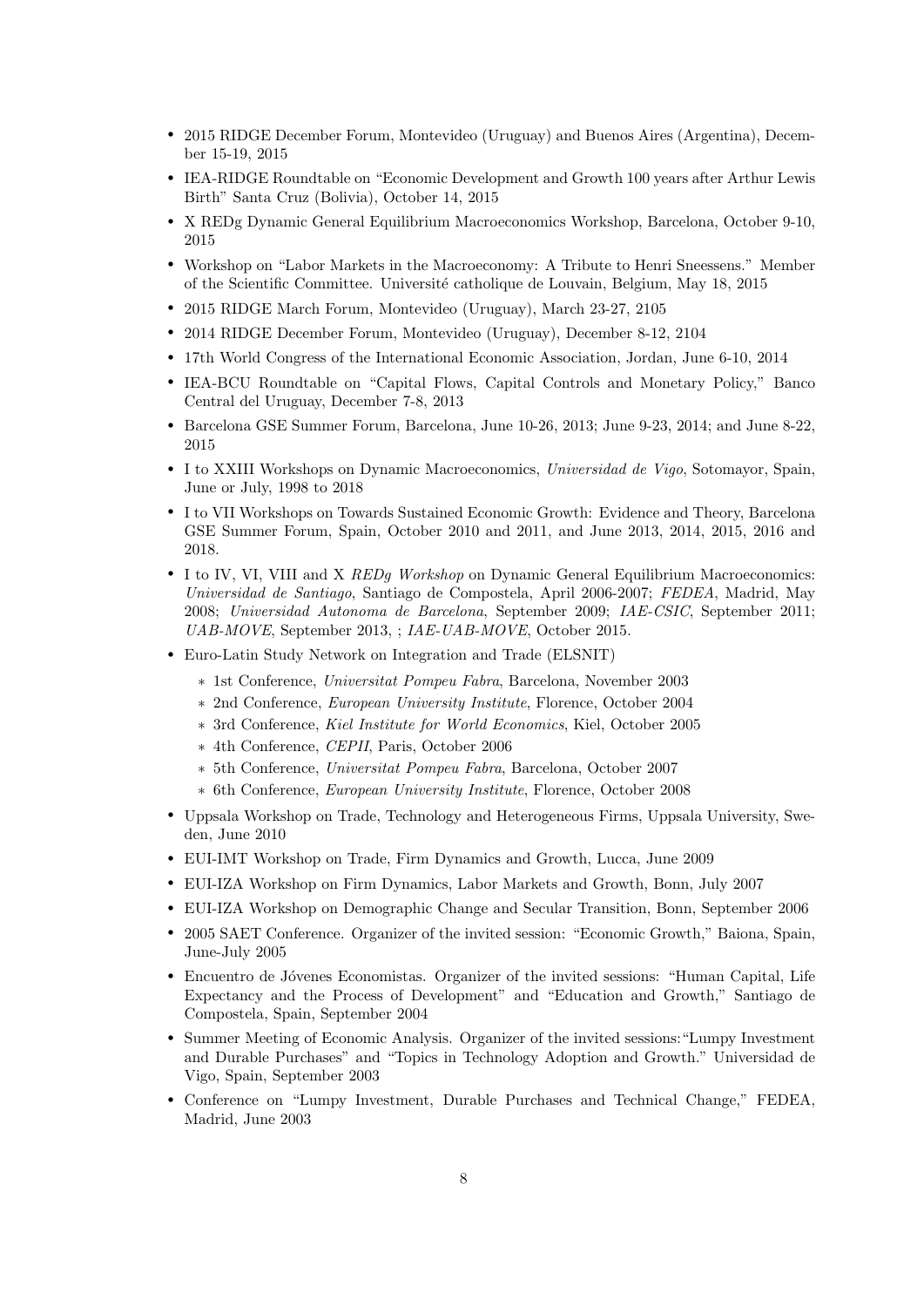- European Conference on "Dynamic Macroeconomics and Time Series," European University Institute, Italy, October 2002
- r Member of the Programme Committee of the European Economic Association Annual Congress, 2006-2007
- Member of the Programme Committee of the XXXV to XXXIX Simposio de Asociación Española de Economía, 2010-2014
- Member of the Programme Committee of the XXV Simposio de Análisis Económico, Barcelona, 2000
- r Local organizer of the EEA Summer School on "The Political Economy of Reforms," Madrid, Spain, September 1997
- r "Third International Conference on Economic Theory: Growth and Business Cycles," Santiago de Compostela, Spain, July 1996
- r "First International Conference on Economic Theory: Alternative Approaches to Macroeconomics," Madrid, July 1994
- Project Coordinator
	- Founder of the Research Institute for Development, Growth and Economics (RIDGE), an initiative of the International Economic Association, supported by the Uruguayan Government
	- Scientific Leader of the Severo Ochoa Research Excellence Accreditation awarded to the Barcelona GSE, 2011-2012 (5,000,000 euro)
	- $-$  Coordinator of the project *Thecnologia, Capital Humano, Innovación y Crecimiento*, funded by the Spanish Ministry of Economics, 2014-2016
	- Coordinator of the project Vintage Capital funded by the Spanish Ministry of Sciences and Technology, 2010-2013
	- Member of the Steering Committee of the Euro-Latin Study Network on Integration and Trade, Inter American Development Bank, 2002-2008
	- Local coordinator of the EC RTN project Macroeconomic Policy Design for Monetary Unions, 2003-2006
	- Coordinator of the project Vintage Capital funded by the Spanish Ministry of Sciences and Technology, 2000-2003
	- Spanish coordinator of the EC HCM project Imperfect Competition in Intertemporal General Equilibrium Macro-Models, 1995-1997
	- Spanish coordinator of the EC SPES project Monopolistic Competition, Disequilibrium and Macroeconometric Models, 1992-1994

## Thesis Supervision

- 1. Luis Puch, U. Carlos III de Madrid (defended 1996), Essays on Economic Dynamics. Jointly supervised with Javier Díaz-Giménez. Professor, Universidad Complutense de Madrid
- 2. Fernando del Río, U. Carlos III de Madrid (defended 2000), Monopolistic Competition in Overlapping Generations Models and Embodied Technical Progress in Vintage Capital Models. Jointly supervised with Raouf Boucekkine. Associate Professor, Universidad de Santiago de Compostela, Spain
- 3. Antonio Rodriguez-Sampayo, U. de Santiago (defended 2003), The Replacement of Physical Assets: An Application to Durable Goods. Associate Professor, Universidad de Santiago de Compostela, Spain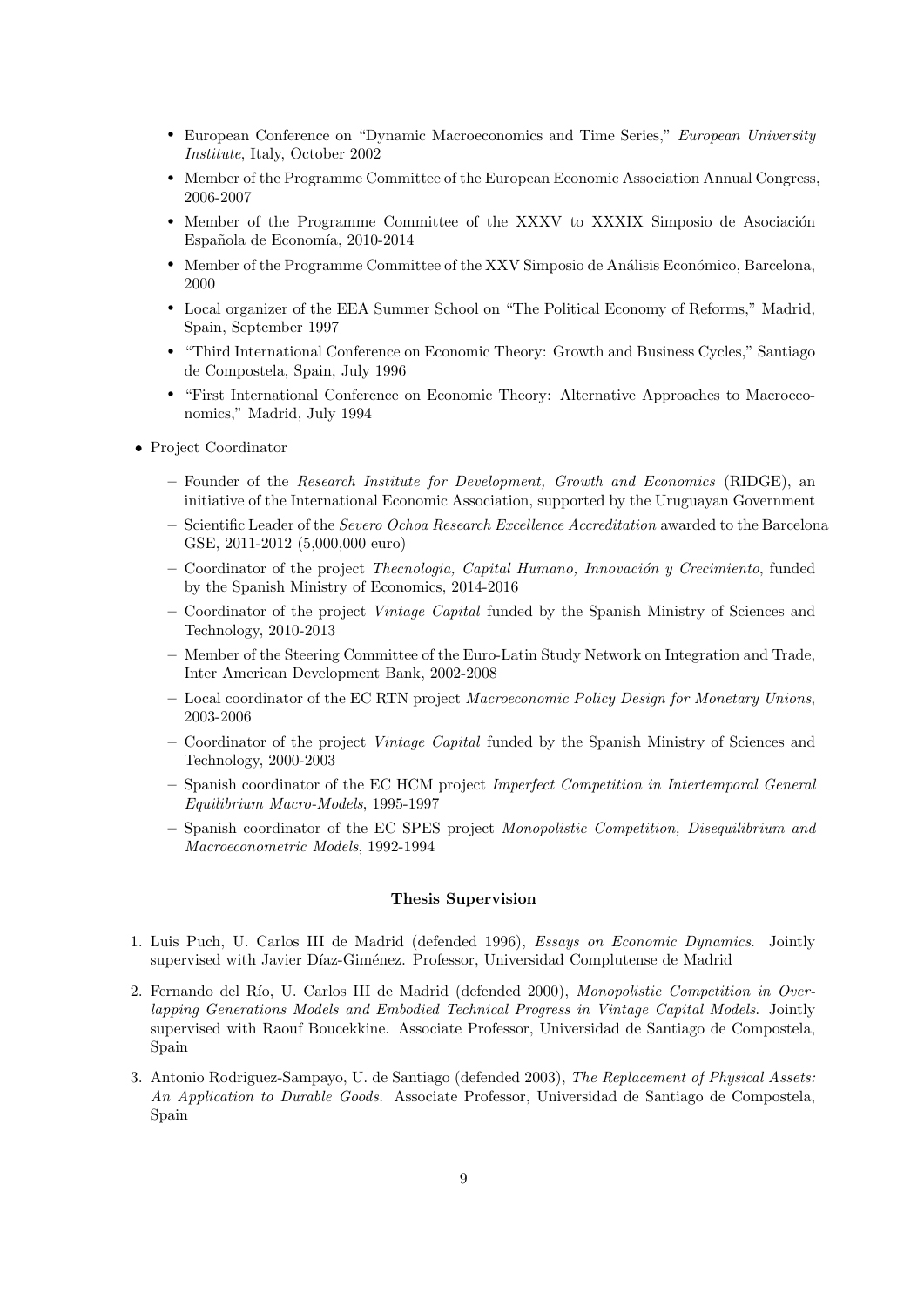- 4. Julien Prat, European University Institute (defended 2004), Models of the Labor Market with Diffusion Processes. Second supervisor. Associate Professor, IAE-CSIC, Barcelona, Spain, and CNRS Researcher, CREST, Paris
- 5. Gabriel Felbermayr, European University Institute (defended 2004), Essays on Economic Growth and International Trade. President of the Kiel Institute for the World Economy, Germany
- 6. Bergljot Barkbu, European University Institute (defended 2005), Essays on Prices. Jointly supervised with Katarina Juselius. IMF's Deputy Resident Representative to the European Union
- 7. Laura Vartia, European University Institute (defended 2006), Essays on Financial Conditions, Firm Dynamics and Plant Survival. Organization for Economic Co-operation and Development, OECD
- 8. Antonio Navas-Ruiz, European University Institute (defended 2006), Trade Liberalization, Increase in Competition and Economic Growth. Lecturer, University of Sheffield, UK
- 9. Mauro Bambi, European University Institute (defended 2007), Essays on Growth Theory. Associate Professor, Durham University, UK
- 10. Aurelien Saidi, European University Institute (defended 2007), Increasing Returns to Scale, (In) determinacy and Welfare. Affiliate Professor, ESCP Europe, and Assistant Professor, Paris Nanterre University, France
- 11. Stephan Fahr, European University Institute (defended 2007), Essays on Innovations, Technology and the Labor Market. Macro Prudential Policy & Financial Stability Division, European Central Bank, ECB
- 12. Davide Sala, European University Institute (defended 2007), Three Essays on International Trade. Assistant Professor, University of Passau, Germany
- 13. Alain Gabler, European University Institute (defended 2007), On the Macroeconomics of Firm Entry and Exit. Head of International Policy Analysis at Swiss National Bank, Switzerland
- 14. Markus Poschke, European University Institute (defended 2007), Firm Heterogeneity and Macroeconomic Performance. Associate Professor & William Dawson Scholar, McGill University, Canada
- 15. Michael Wycherley, European University Institute (defended 2007), Macroeconomics Growth and Technology Adoption. Assistant Professor, Trinity College, Dublin
- 16. Daria Denti, European University Institute (defended 2008), R and D in R&D Endogenous Growth and Welfare. Social Science Gran Sasso Science Institute (GSSI), Italy
- 17. Teodora Borota, European University Institute (defended 2009). North-South Trade and Growth: The Role of Product Quality. Associate Senior Lecturer, Uppsala University, Sweden
- 18. Sarah Stolting, European University Institute (defended 2010), Three Essays on International Trade. European Investment Bank, Luxemburg
- 19. Cristiana Benedetti, European University Institute (defended 2011). Essays on Firm Dynamics, Endogenous Growth, International Trade and Transitional Dynamics. European Commission, Brussels
- 20. Miguel Sanchez, European University Institute (defended 2012). Three Essays on Macroeconomics. European Commission, Brussels
- 21. Ali Saadatnia, IDEA, Universidad Autónoma de Barcelona (defended 2015). Essays on Firm Dynamics and International Trade
- 22. Carlos Casacuberta, Universidad de Santiago de Compostela (defended 2017). dECON, Universidad de la República, Uruguay